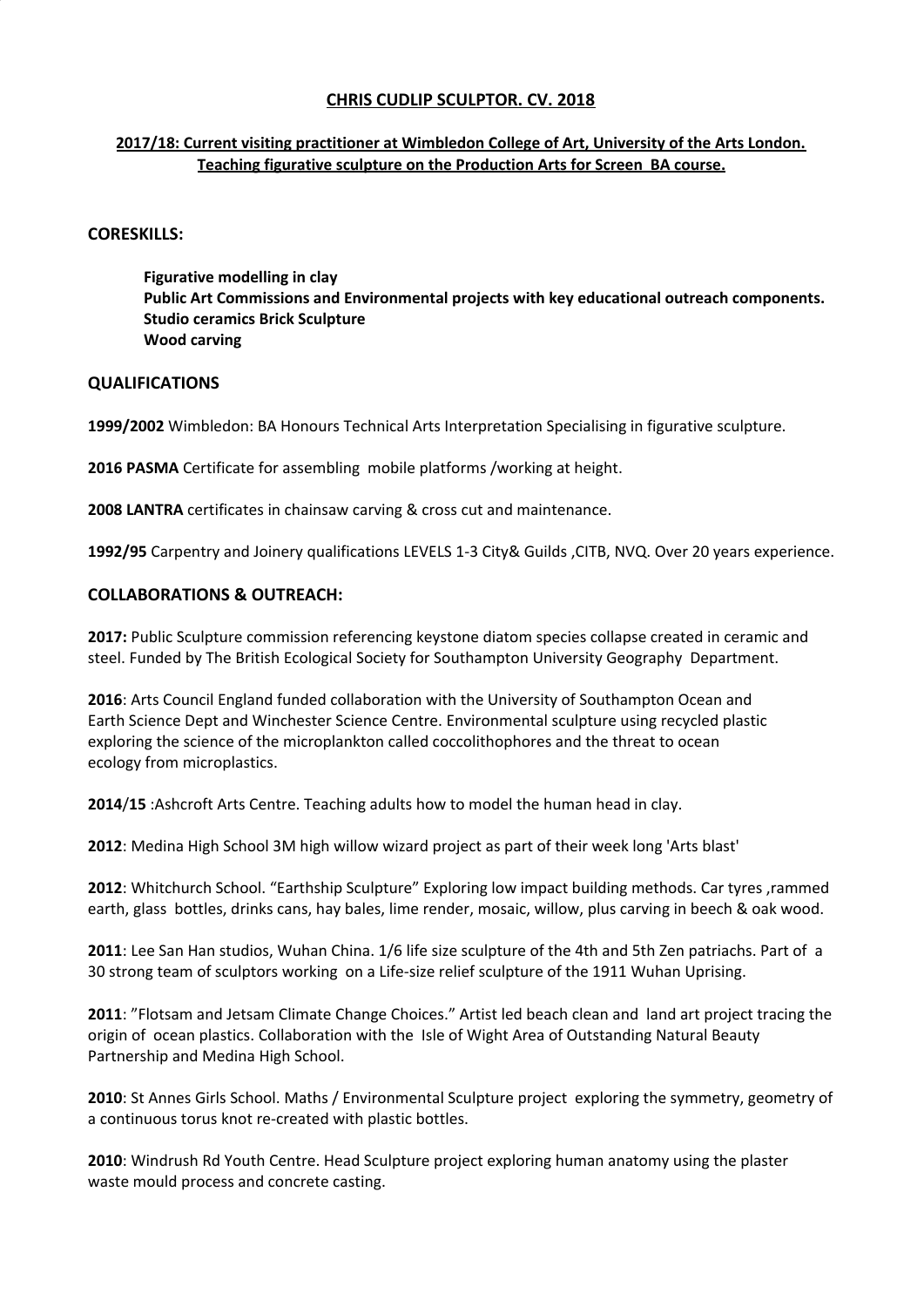### **2017/18: Current visiting practitioner at Wimbledon College of Art, University of the Arts London. Teaching figurative sculpture on the Production Arts for Screen BA course.**

**2010**: Science /sculpture project exploring the physics and astronomy of meteorites. Park School Havant.

**2010**: Residency Redlands Primary school & Ashcroft Arts Centre. 'Recycled sculpture and puppets' exploring the anatomy of the heart in response to a theatre piece dealing with heart transplants.

**2009**: St Pauls Primary School Portsmouth. Rainforest Eco Project using recycled materials

**2009**: Creative Partnerships Artist in residence `Mr Chris project` Bevois Town Primary School month long residency working with every child in the school . Creating jack in the boxes, bird puppets, mechanical merry go rounds, a 30 ft recycled plastic dragon and a working cardboard Tower Bridge.

**2008**: Medina High School. Arts Blast week. Recycled Life-size camel train.

#### **EXHIBITIONS AND COMMISSIONS:**

**2017:** Recycled steel and direct concrete . Life-size portrait In the round: Private commission

**2017**: Monkey and a bear bookends carved in oak : Private commission

**2016:** Elephant conservation exhibition Lyndhurst. Concrete and recycled steel elephant sculpture.

**2016** Private commission: An outdoor pew with owl sentinals carved in oak and 2 x reclining oak seats.

**2016**: 'Predictive Poetry' Text based Ceramic Tile work. Part of British Art Show 8 Fringe. Albion Studio

**2016**: King Canute holding back the waves. Life size Recycled Pallet Sculpture. Gods House Tower British Art Show Fringe

**2016:** Radian Housing Commission to create a life-size horse for their WW1 centenary event referencing the remount depot in Stoneham where war horses were gathered and trained. Southampton

**2016:** Ludlow junior school Southampton: Brick relief Sculpture : The four elements

**2015**: National Trust commission: Ceramic sculptural installation in response to the 'war paintings' of Stanley Spencer in Sandham Memorial Chapel.

**2015**: South West Trains commission to create A recycled ticket collage for Wimbledon train station

**2015**: Private Cemetery Memorial commission: A wood carving of a bottle nose dolphin.

**2014**: Southampton City Art Gallery. 'Responder' exhibition A ceramic Portrait of Sophie Brzeska

**2014**: Southampton City Council Woodcarving commission 'Sycamore Leaves'. Daisy Dip public park

**2014**: Southampton City Council ' A Dragon with a hoard' A carving of a 15ft high cherry tree stump

**2014**. W3 Gallery London. Political craftivism show . A life-size carving of a badger carved in oak.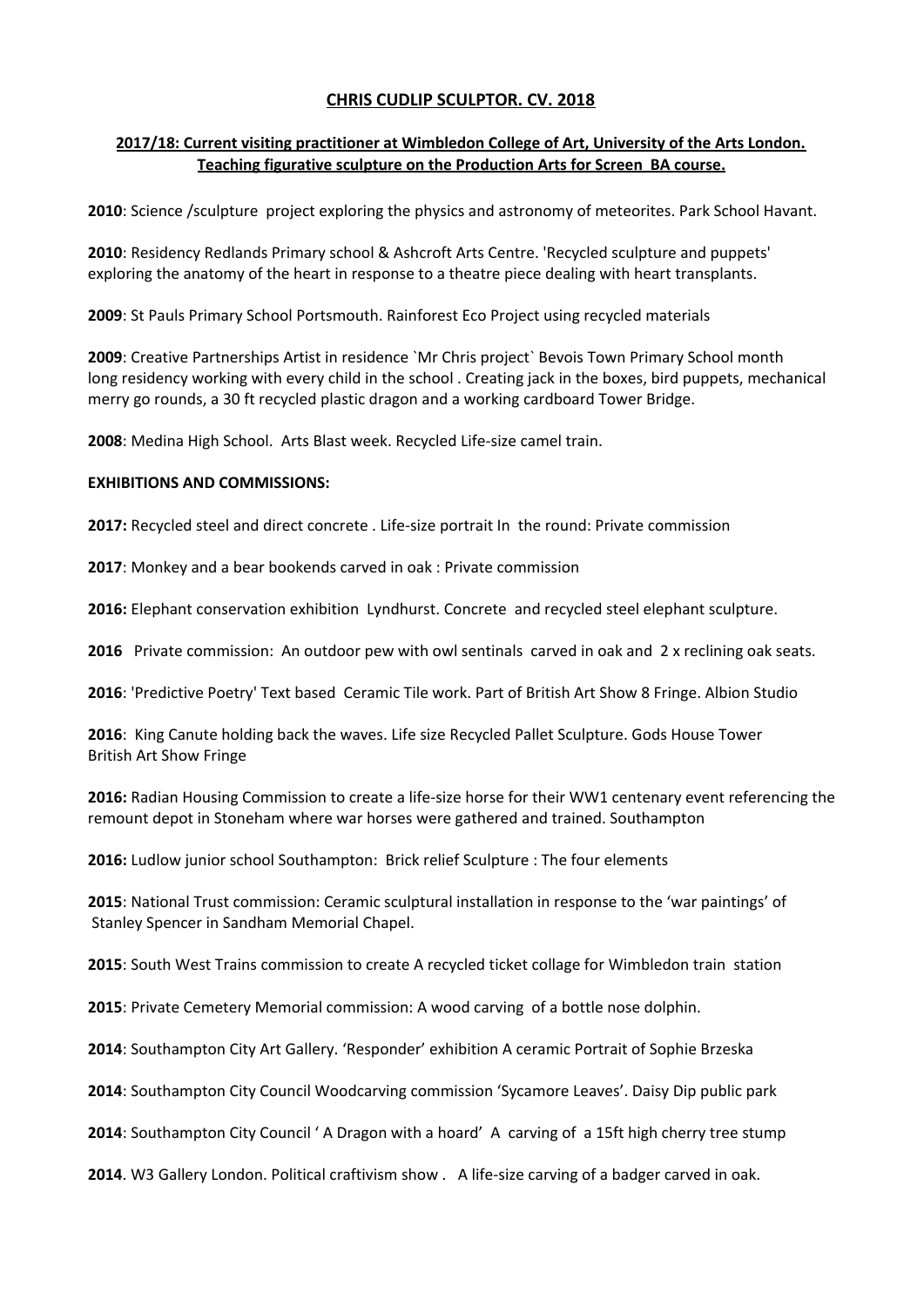### **2017/18: Current visiting practitioner at Wimbledon College of Art, University of the Arts London. Teaching figurative sculpture on the Production Arts for Screen BA course.**

. Private commission. Toad of toad hall. Carved in pine

. Test Valley Arts Foundation Commission for Romsey Library Relief portrait of HM Queen Elizabeth II.

. Nexus Public Art Commission. Southampton figurative Relief brick sculpture installed in the medieval walls

. Jon Hansard Central Contemporary Gallery. We are warrior Exhibition recycled art and wood carvings

- . Living Arts & Crafts Event Dartmoor Life size recycled polar bear processional work
- . Last Picture Show Bargate Monument Gallery
- . Salisbury Hospital "Mad cow" life size sculpture using 250 plastic milk bottles
- . Dimbola gallery Isle of Wight Jimi Hendrix life size bronze bust.
- . Yurt in the Quay residency 'Nomadic people ' Rod puppet construction Shadow puppetry.Glove puppets The Quay Arts Centre. The Isle of Wight
- . The Ox Market Gallery Chichester. Arches Artists group show
- . Private Commission. To carve a relief in mahogany wood of a deer & icanthus leaf design.
- . The Lennox Gallery Fulham London. The 2nd UK -Japan Exhibition. Sumo sculpture.
- . Shirley Warren Community Gardens Giant Willow sculptures: a dragonfly, a turtle, a snail, and a frog.
- . The Millais Art Gallery Southampton' Sunbeams giving the air a kiss' : Birds in contemporary art. Wooden animatronic Toucan sculpture.and performance.
- . Public Art Commission: The Link Windrush Rd Youth Centre:Large scale Concrete/mosaic sculpture.
- . Spice Art Studios Southampton Arches artists group show Life size relief Sumo
- . Bargate Monument Gallery Southampton Same =Different group show.
- . Commission by Street-scene Recovery Ltd Dorset 7x life size carving of a Canadian salmon in oak
- **2004.** Escape Bar & Art Gallery Herne Hill London : 'DJ Art ' Relief life-size disc jockey in polyester resin.
- **2003.** The `A' Gallery Wimbledon London: Emerging figurative artists : life-size figurative male nude

### **FILM, TV, THEATRE & ENTERTAINMENT INDUSTRY WORK SOON AFTER GRADUATION:**

**Pinewood studios:** Charlie & the Chocolate Factory :Freelance Sculptor